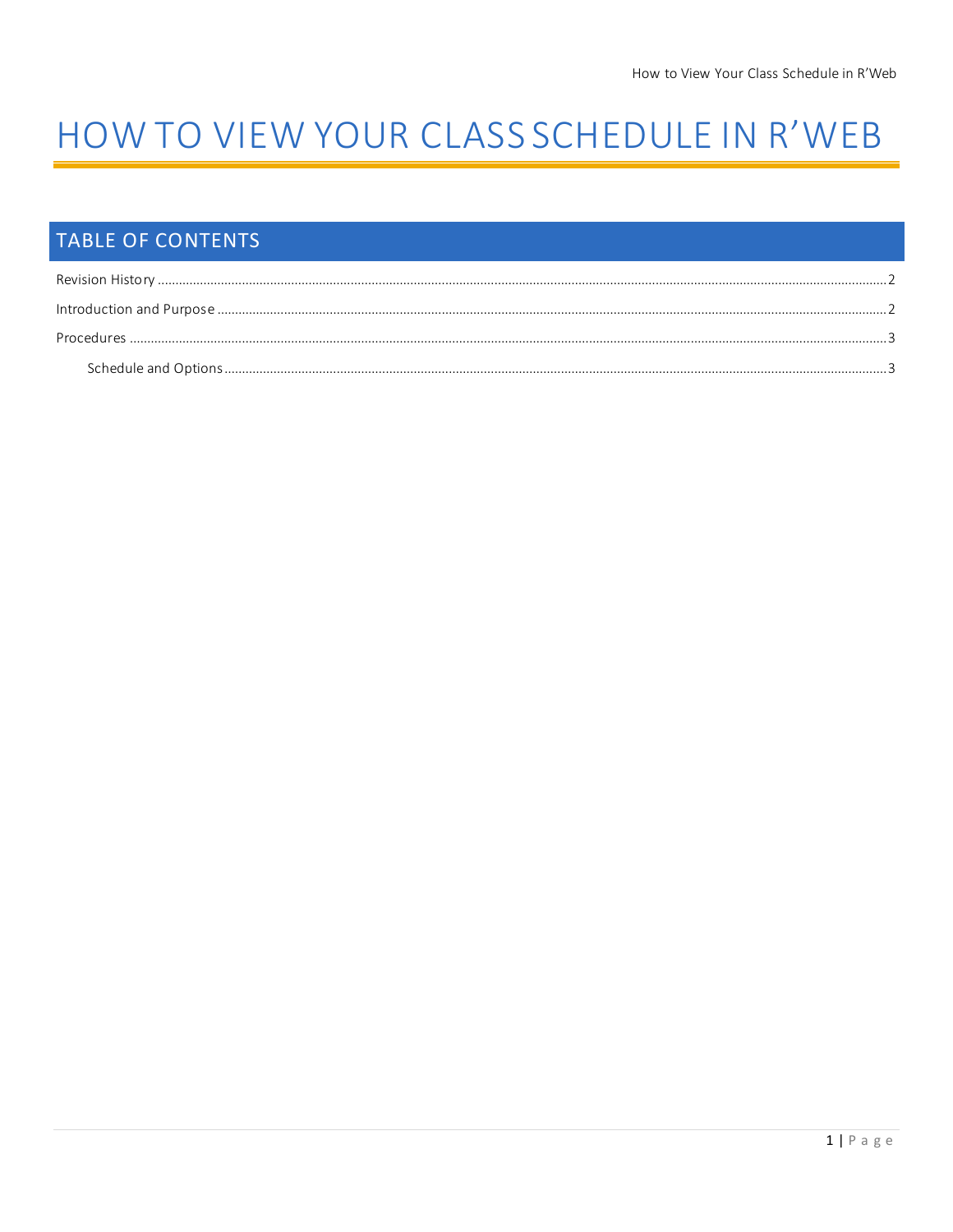### <span id="page-1-0"></span>**REVISION HISTORY**

| Version | Date | Name | <b>Description</b> |
|---------|------|------|--------------------|
|         |      |      |                    |
|         |      |      |                    |
|         |      |      |                    |
|         |      |      |                    |

### <span id="page-1-1"></span>INTRODUCTION AND PURPOSE

The student's class schedule may be conveniently viewed in the Schedule and Options tab. Students can view which sections they're registered in, dropped, and waitlisted in.

R'Web has a print and e-mail feature in the Schedule and Options tab. Students have the flexibility to print out their schedule for the term in a list and calendar format. They can also e-mail their class schedule to themselves and up to three other e-mail recipients at a time. When the e-mail feature is used, the recipient will have the option to add the student's schedule to their e-mail calendar through an .ics file.

This document will demonstrate how a student can view, e-mail, and print their class schedule for the term.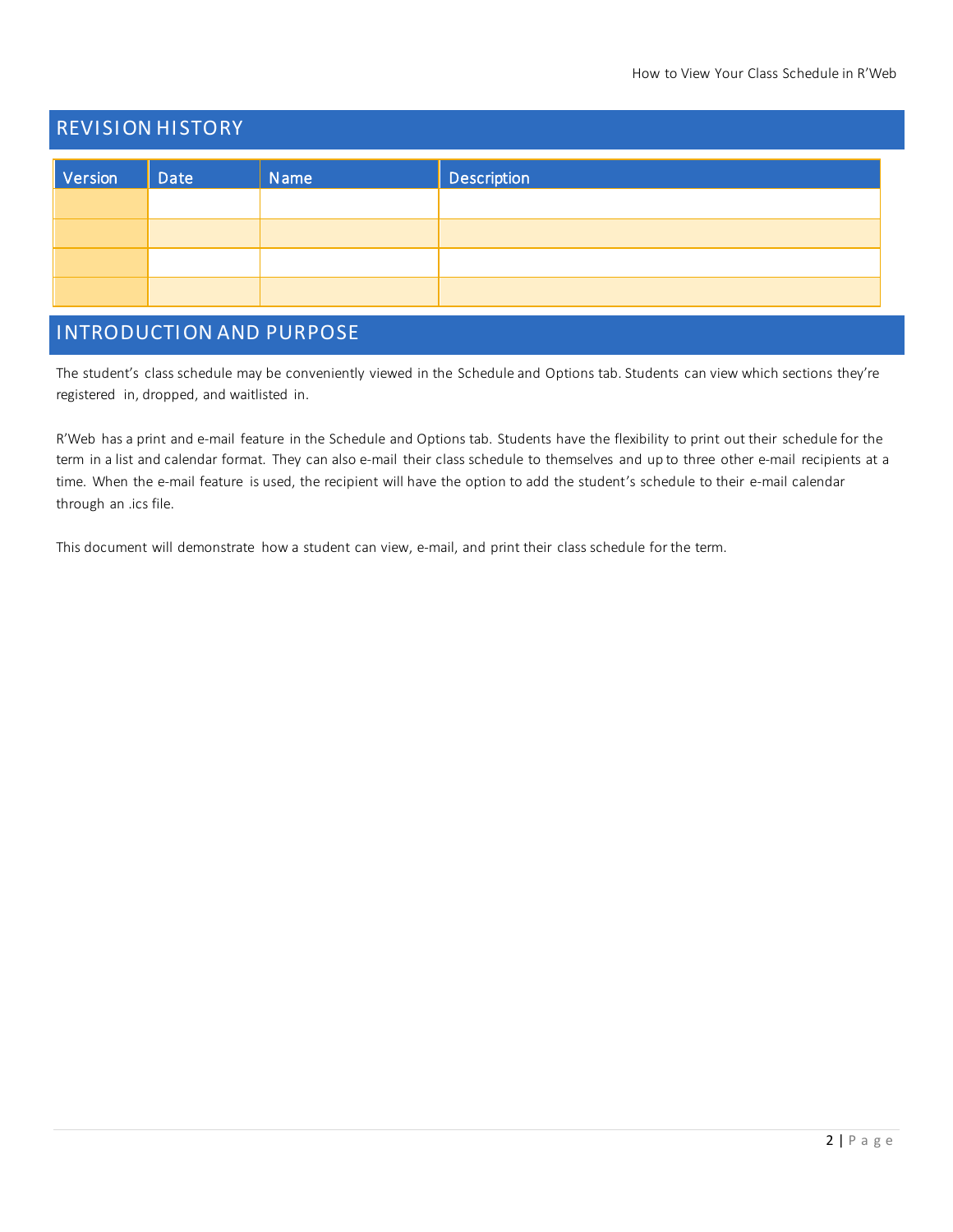### <span id="page-2-0"></span>PROCEDURES

### <span id="page-2-1"></span>SCHEDULE AND OPTIONS

| 1. | Select Schedule and Options located on the header. |  |  |
|----|----------------------------------------------------|--|--|
|----|----------------------------------------------------|--|--|

| Summary<br>Term: Fall 2015     |                                                                     |                              |                         |                           |                                         |                                  |                   |                            | $\Theta$<br>a 1                                    | $\sim$ |
|--------------------------------|---------------------------------------------------------------------|------------------------------|-------------------------|---------------------------|-----------------------------------------|----------------------------------|-------------------|----------------------------|----------------------------------------------------|--------|
| <b>CRN</b>                     | C. Details                                                          | Title                        | * Units                 | Statut.                   | Schedule Type                           | Grade Mode                       | Registration Date | Level                      | $\frac{1}{2} \frac{d\tau}{dt}$ .<br><b>Message</b> |        |
| 14044                          | ENGL 001A, 001                                                      | BEGINNING COMPOSITION        | ×                       | Registered                | Lecture                                 | Letter                           | 08/31/2016        | Undergraduate              | RegisteredOW                                       |        |
| 11519                          | BUS 010, 001                                                        | INTRODUCTION TO BUSINESS     | $\alpha$                | Registered                | Lecture                                 | Letter                           | 08/31/2016        | <b>Undergraduate</b>       | RegisteredOB/                                      |        |
| 11521                          | BUS 010, 021                                                        | INTRODUCTION TO BUSINESS     | $\Omega$                | Registered                | Discussion                              | Letter.                          | 08/31/2016        | Undergraduate              | Registered08/                                      |        |
| 16131                          | MATH 004, 001                                                       | INTRODUCTION TO COLLEGE      | $\sigma$                | Dropped                   | Lecture                                 | Letter                           | 08/31/2016        | Undergraduate              | Web Drop Cou                                       |        |
|                                | <b>Ill</b> Schedule Details<br><b>UNION DESCRIPTION IN PRINTING</b> |                              |                         |                           | $-1$ . $-1$                             |                                  |                   |                            |                                                    |        |
| <sup>65</sup> Schedule<br>Sam. | Sunday                                                              | Monday                       |                         | Tuesday                   | Wednesday                               |                                  | Thursday          | friday                     | Saturday                                           |        |
|                                |                                                                     |                              | <b>C</b> IMBORACTION TO |                           |                                         |                                  |                   |                            |                                                    |        |
|                                |                                                                     |                              |                         | O MINOSUCTION TO BUSINESS |                                         | <b>Participation to substant</b> |                   |                            |                                                    |        |
| 9am<br>10 <sub>atm</sub>       |                                                                     | <b>BEQUINE A COMPOSITION</b> |                         |                           | <b><i>Chappearing conjectations</i></b> |                                  |                   | Technologie NG COMPOSITION |                                                    |        |
| 11em                           |                                                                     |                              |                         |                           |                                         |                                  |                   |                            |                                                    |        |
| 12pm                           |                                                                     |                              |                         |                           |                                         |                                  |                   |                            |                                                    |        |
| Tpm                            |                                                                     |                              |                         |                           |                                         |                                  |                   |                            |                                                    |        |

- 2. The page displays two panels; the bottom panel has two tabs:
	- a. Summary panel: Registration activity is in a list format. Students can view their registered units and maximum units allowed.
	- b. Schedule (Calendar): Provides a weekly visual of registered sections. Sections will be differentiated with color blocks allowing the student to view the number of times the section meets throughout the week. The weekly schedule repeats throughout the term until final exam week. The final exam schedule can be accessed by clicking on the title of any course and selecting Final Exam and Schedule Notes.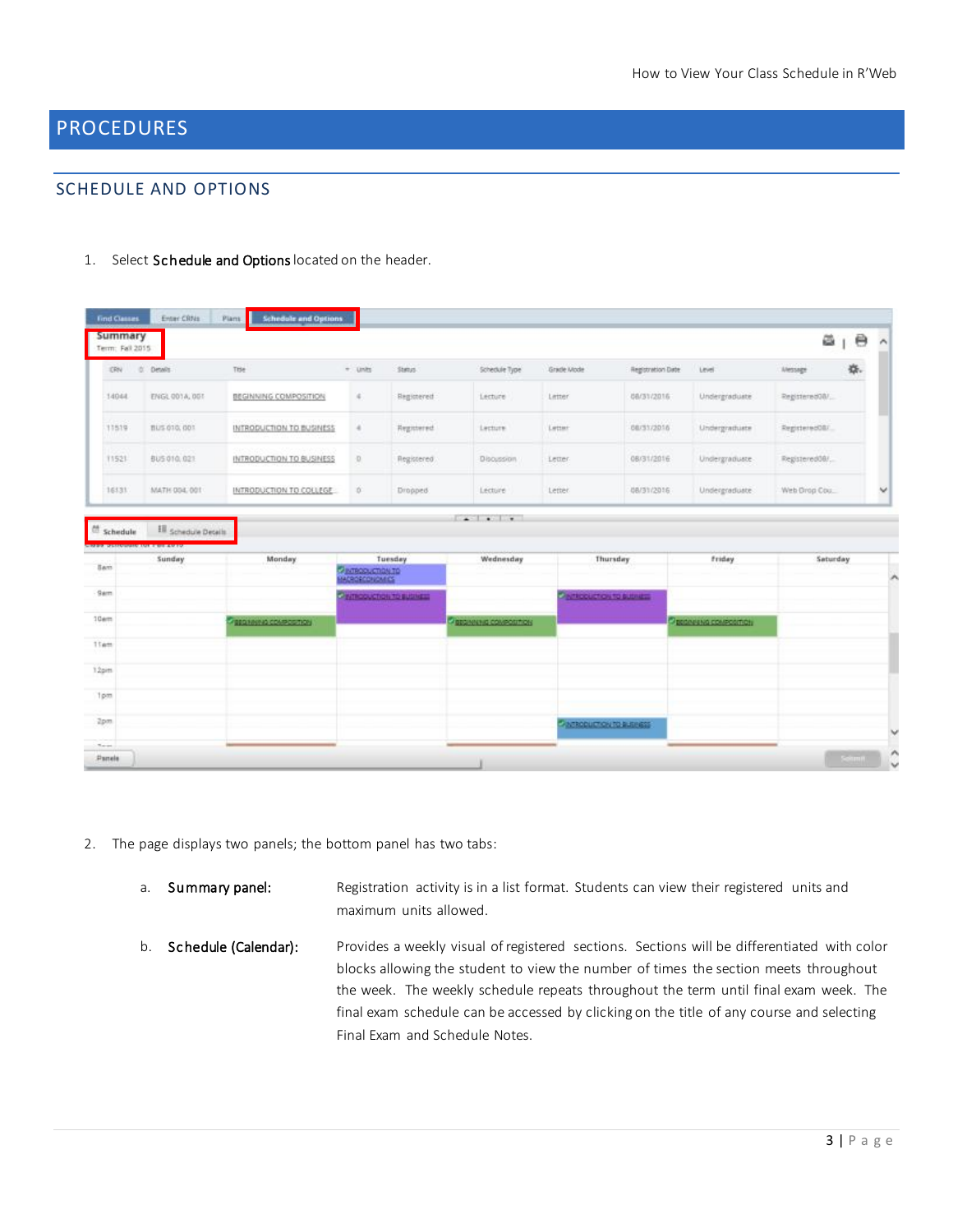|                                 | <b>Class Details for AMERICAN POLITICS Political Science 010 001</b>              |   |
|---------------------------------|-----------------------------------------------------------------------------------|---|
| Term: 201640   CRN: 18432       |                                                                                   |   |
| <b>Class Details</b>            | Final Exam Schedule:                                                              |   |
| <b>Course Description</b>       | http://registrar.ucr.edu/registrar/academic-calendar/final-<br>exam-schedule.html |   |
| <b>Instructor/Meeting Times</b> |                                                                                   |   |
| Final Exam and Schedule         |                                                                                   |   |
| <b>Notes</b>                    |                                                                                   |   |
| <b>Linked Sections</b>          |                                                                                   |   |
| <b>Enrollment/Waltlist</b>      |                                                                                   |   |
| <b>General Education</b>        |                                                                                   | E |
| <b>Requirements and Fees</b>    |                                                                                   |   |
| <b>Course Material Fees</b>     |                                                                                   |   |
| Prerequisites                   |                                                                                   |   |
| Coregulsites                    |                                                                                   |   |
| <b>Restrictions</b>             |                                                                                   |   |
| <b>Cross Listed Courses</b>     |                                                                                   |   |
| <b>Content Overlap</b>          |                                                                                   |   |
| <b>Bookstore Links</b>          |                                                                                   |   |
| Catalog                         |                                                                                   |   |
|                                 | <b>Close</b>                                                                      |   |

c. Schedule Details: Additional details such as the Instructor, building, room, instructional method, waitlist position, waitlist notification expiration are available to view by selecting the Schedule Details tab. To view all of the information, be sure to click the black triangle arrow in order to expand information for the course you are viewing. To learn more please review *How to View Your Waitlist Position and Expiration Time.*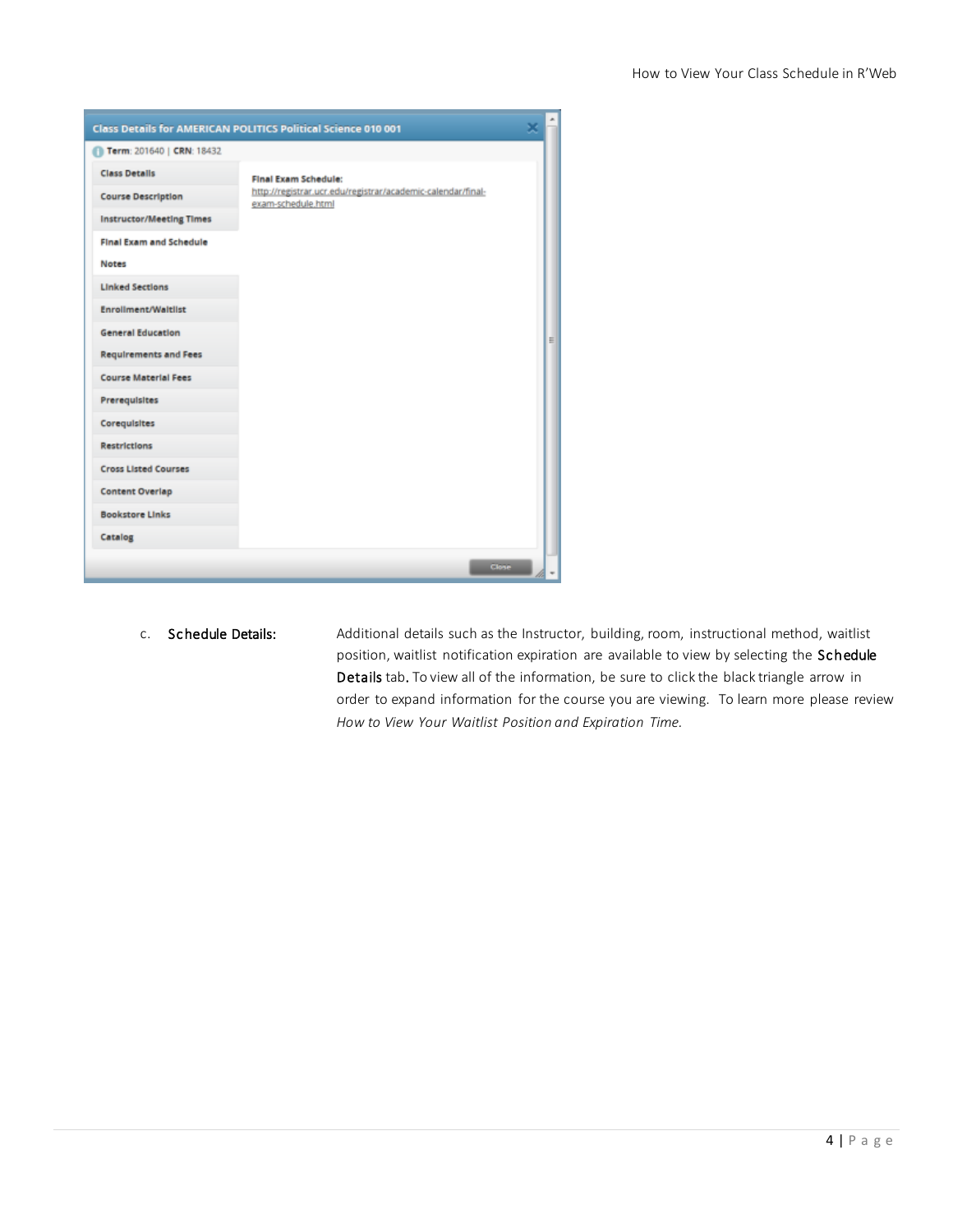|            | <b>Find Classes</b>                                                                                                                                                                                                                                                                                                                                             |                                          | <b>Enter CRNs</b>       | Plans                           | <b>Schedule and Options</b>                                                                                    |                      |                                                                                                                                                                                  |               |   |               |  |
|------------|-----------------------------------------------------------------------------------------------------------------------------------------------------------------------------------------------------------------------------------------------------------------------------------------------------------------------------------------------------------------|------------------------------------------|-------------------------|---------------------------------|----------------------------------------------------------------------------------------------------------------|----------------------|----------------------------------------------------------------------------------------------------------------------------------------------------------------------------------|---------------|---|---------------|--|
|            | <b>Summary</b><br>Term: Fall 2015                                                                                                                                                                                                                                                                                                                               |                                          |                         |                                 |                                                                                                                |                      |                                                                                                                                                                                  |               | 璺 | ë             |  |
|            | <b>CRN</b>                                                                                                                                                                                                                                                                                                                                                      |                                          | ☆ Title                 |                                 | $\overline{\phantom{a}}$                                                                                       | Units                | Grade Mode                                                                                                                                                                       | Level         |   |               |  |
|            |                                                                                                                                                                                                                                                                                                                                                                 | 14044                                    |                         | <b>BEGINNING COMPOSITION</b>    |                                                                                                                | 4                    | Letter                                                                                                                                                                           | Undergraduate |   |               |  |
|            |                                                                                                                                                                                                                                                                                                                                                                 | 11519                                    |                         | <b>INTRODUCTION TO BUSINESS</b> |                                                                                                                | 4                    | Letter                                                                                                                                                                           | Undergraduate |   |               |  |
|            | Schedule                                                                                                                                                                                                                                                                                                                                                        | 瞔<br><b>Class Schedule for Fall 2015</b> | <b>Schedule Details</b> |                                 |                                                                                                                | $\sim$ $\sim$ $\sim$ |                                                                                                                                                                                  |               |   |               |  |
| CRN: 14044 | EGINNING COMPOSITION   English 001A Section 001   Class Begin: 09/24/2015   Class End: 12/04/2015<br>Registered<br>09/24/2015 - 12/04/2015 SMTWTFS<br>10:10 AM - 11:00 AM Location: Riverside Building: Humanities and Social Sciences Room: 1405<br><b>Instructor: Spaise, Terry (Primary)</b>                                                                 |                                          |                         |                                 |                                                                                                                |                      |                                                                                                                                                                                  |               |   |               |  |
|            |                                                                                                                                                                                                                                                                                                                                                                 |                                          |                         |                                 |                                                                                                                |                      | Message: Registered   Hours: 4   Level: Undergraduate   Campus: Riverside   Schedule Type: Lecture   Instructional Method: In-Person   Grade Mode: Letter   Waitlist Position: 0 |               |   |               |  |
|            | Notification Expires: 08/31/2016 08:31 PM<br>INTRODUCTION TO BUSINESS   Business 010 Section 001   Class Begin: 09/24/2015   Class End: 12/04/2015<br>Registered<br>09/24/2015 - 12/04/2015 $\left  S \right $ M T W T F S<br>09:10 AM - 10:30 AM Location: Riverside Building: University Village Room: THE9<br>Instructor: Singh, Raj (Primary)<br>CRN: 11519 |                                          |                         |                                 |                                                                                                                |                      |                                                                                                                                                                                  |               |   |               |  |
|            | INTRODUCTION TO BUSINESS   Business 010 Section 021   Class Begin: 09/24/2015   Class End: 12/04/2015<br>Registered                                                                                                                                                                                                                                             |                                          |                         |                                 |                                                                                                                |                      |                                                                                                                                                                                  |               |   |               |  |
|            | 09/24/2015 - 12/04/2015 SMTWTFS 02:10 PM - 03:00 PM Location: Riverside Building: Sproul Hall Room: 2355<br>Instructor: Kondabolu, Tarun (Primary)<br>CRN: 11521                                                                                                                                                                                                |                                          |                         |                                 |                                                                                                                |                      |                                                                                                                                                                                  |               |   |               |  |
|            |                                                                                                                                                                                                                                                                                                                                                                 |                                          |                         |                                 | ▶ INTRODUCTION TO MACROECONOMICS   Economics 002 Section 001   Class Begin: 09/24/2015   Class End: 12/04/2015 |                      |                                                                                                                                                                                  | Registered    |   |               |  |
|            | Panels                                                                                                                                                                                                                                                                                                                                                          |                                          |                         |                                 |                                                                                                                |                      |                                                                                                                                                                                  |               |   | <b>Submit</b> |  |

3. Students can easily print or e-mail their class schedule for the term by selecting the calendar or print icon in the upper right hand corner.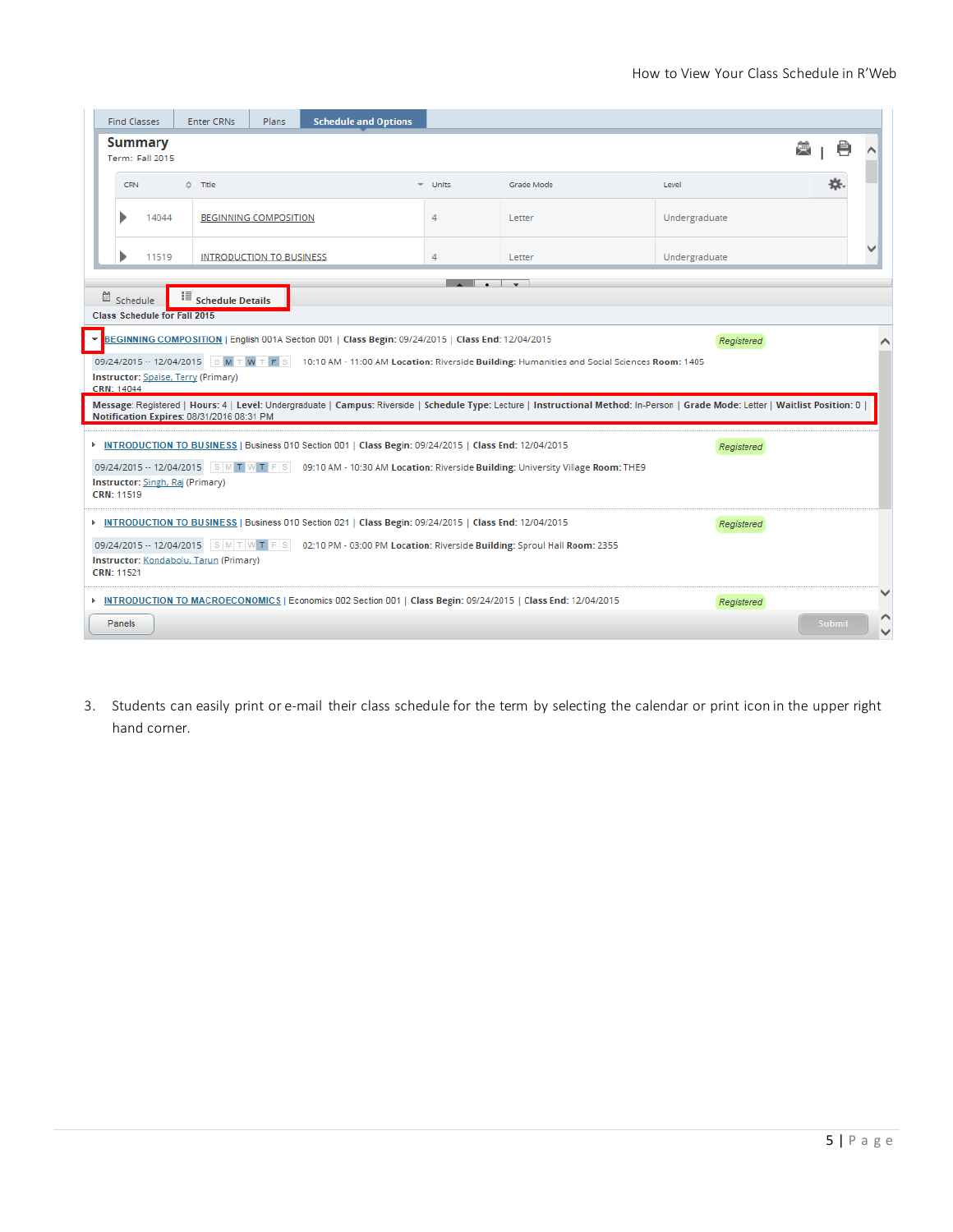| Summary<br>Term: Fall 2015 |                    |                                 |            |               |                  |            |                   |               | e             |
|----------------------------|--------------------|---------------------------------|------------|---------------|------------------|------------|-------------------|---------------|---------------|
| CRN                        | $\circ$<br>petals. | <b>Title</b>                    | $=" UNITS$ | <b>STATUS</b> | schedule type    | Grade Mode | Registration Date | Level         | 桊.<br>Message |
| 14044                      | ENGL 001A, 001     | <b>BEGINNING COMPOSITION</b>    | 4          | Registered    | Lecture          | Letter     | 08/31/2016        | Undergraduate | Registered08/ |
| 11519                      | BUS 010, 001       | INTRODUCTION TO BUSINESS        | 4          | Registered    | Lecture          | Letter     | 08/31/2016        | Undergraduate | Registered08/ |
| 11521                      | BUS 010, 021       | <b>INTRODUCTION TO BUSINESS</b> | 0          | Registered    | Discussion       | Letter     | 08/31/2016        | Undergraduate | Registered08/ |
| 16131                      | MATH 004, 001      | INTRODUCTION TO COLLEGE         | $^{\circ}$ | Dropped       | Lecture          | Letter     | 08/31/2016        | Undergraduate | Web Drop Cou  |
| 16134                      | MATH 004, 004      | INTRODUCTION TO COLLEGE         | $\circ$    | Dropped       | Additional Lect. | Letter     | 08/31/2016        | Undergraduate | Web Drop Cou  |
| 13270                      | ECON 002, 001      | INTRODUCTION TO MACROEC         | 5          | Registered    | Lecture          | Letter     | 08/31/2016        | Undergraduate | Registered08/ |
| 13281                      | ECON 002, 031      | INTRODUCTION TO MACROEC         | $\circ$    | Registered    | Discussion       | Letter     | 08/31/2016        | Undergraduate | Registered08/ |
|                            |                    |                                 |            |               |                  |            |                   |               | Records: 7    |

4. When the interest in the icon is selected the student will have the option to e-mail their term schedule to themselves and three other recipients. You may edit the Subject of the e-mail message in the field listed.

**Email Schedule and Downloadable Calendar File** 

Email your schedule and an .ics file to your calendar. Please send again if you make changes to your schedule.

|         | Myself (highlander.hoss@ucr.edu) |
|---------|----------------------------------|
| Email   |                                  |
| Email   |                                  |
| Email   |                                  |
| Subject | <b>Fall 2015</b>                 |
|         | Send                             |

a. The recipient will receive the student's schedule for the term in a list format along with the option to download the schedule to their calendar through an .ics file. Use this feature to add your class schedule to your electronic calendar.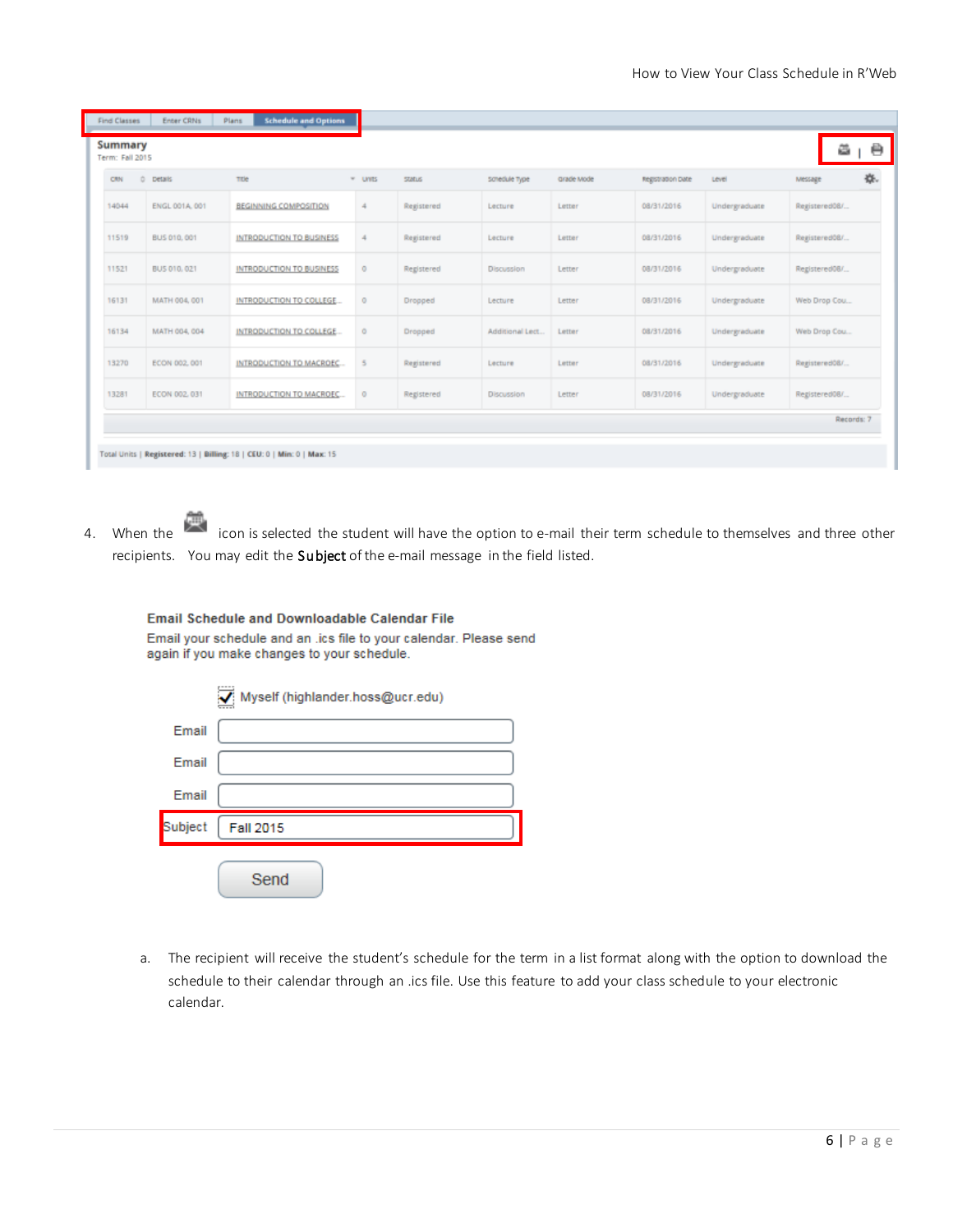Message

Fall 2015.ics (7 KB)

### Highlander HOSS Fall 2015 Schedule

#### **Highlander HOSS**

Classification: Freshman Level: Undergraduate

College: Business Administration Major: Business Administration

Department: Business Administration

| Title                                       | Course Details Units CRN Meeting Times |     |                                                                                                                                                             |
|---------------------------------------------|----------------------------------------|-----|-------------------------------------------------------------------------------------------------------------------------------------------------------------|
| INTRODUCTION TO BUSINESS                    | BUS 010 001                            | 4.0 | 11519 09/24/2015 - 12/04/2015<br>Tuesday, Thursday<br>l09:10:00 - 10:30:00<br>Riverside, University Village, THE9<br>Singh, Raj                             |
| INTRODUCTION TO BUSINESS                    | BUS 010 021                            | 0.0 | 1152109/24/2015 - 12/04/2015<br>Thursday<br>02:10:00 - 03:00:00<br>Riverside, Sproul Hall, 2355<br>Kondabolu, Tarun                                         |
| INTRODUCTION TO MACROECONOMICS ECON 002 001 |                                        | 5.0 | 1327009/24/2015 - 12/04/2015<br>Monday, Wednesday, Friday<br>03:10:00 - 04:00:00<br>Riverside, University Lecture Hall, 1000<br>McLaren, Craig              |
| INTRODUCTION TO MACROECONOMICS ECON 002 031 |                                        | 0.0 | 1328109/24/2015 - 12/04/2015<br>Tuesday<br>08:10:00 - 09:00:00<br>Riverside, Olmsted, 1136<br>Ro, Yoon                                                      |
| BEGINNING COMPOSITION                       | ENGL 001A 001 4.0                      |     | 14044 09/24 / 2015 - 12 / 04 / 2015<br>Monday, Wednesday, Friday<br>10:10:00 - 11:00:00<br>Riverside, Humanities and Social Sciences, 1405<br>Spaise, Terry |

#### Total Units | Registered: 13 | Billing: 13 | CEU: 0

5. When the icon is selected the student will be prompted to print their schedule. The Schedule will print in a list and calendar format.